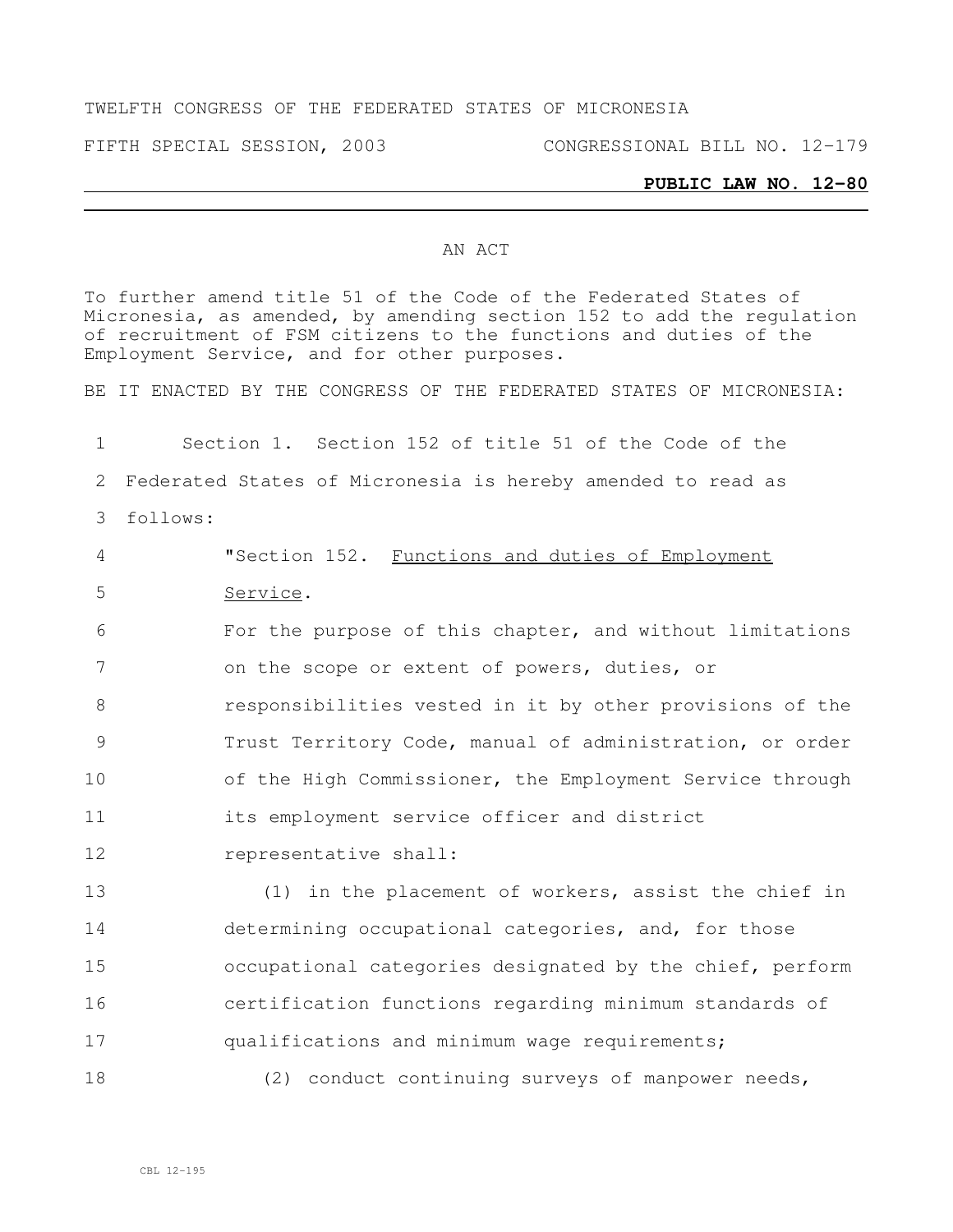# **PUBLIC LAW NO. 12-80**

| 1             | assist in preparing training programs, and recommend        |
|---------------|-------------------------------------------------------------|
| 2             | other measures for alleviating shortages and reducing the   |
| 3             | need for nonresident workers;                               |
| 4             | (3) oversee, monitor, and review the use of alien           |
| 5             | workers and all matters related thereto, including but      |
| 6             | not limited to the following: health, safety, meals,        |
| 7             | lodging, salaries, working hours and conditions, and        |
| 8             | specific contractual provisions for labor services;         |
| $\mathcal{G}$ | (4) regulate the recruitment of FSM citizens for            |
| 10            | employment outside the FSM, by promulgating regulations     |
| 11            | establishing a system of registration of recruiters and     |
| 12            | by establishing minimum requirements for overseas           |
| 13            | employment contracts;                                       |
| 14            | (5) conduct such investigations as may be necessary to      |
| 15            | fulfill the provisions of this section and such other       |
| 16            | duties as may be required by the chief."                    |
| 17            | Section 2. This act shall become law upon approval by the   |
| 18            | President of the Federated States of Micronesia or upon its |
| 19            | becoming law without such approval.                         |
| 20            |                                                             |
| 21            | , 2003<br>April 8th                                         |
| 22            |                                                             |
| 23            |                                                             |
| 24            |                                                             |
| 25            |                                                             |
|               |                                                             |